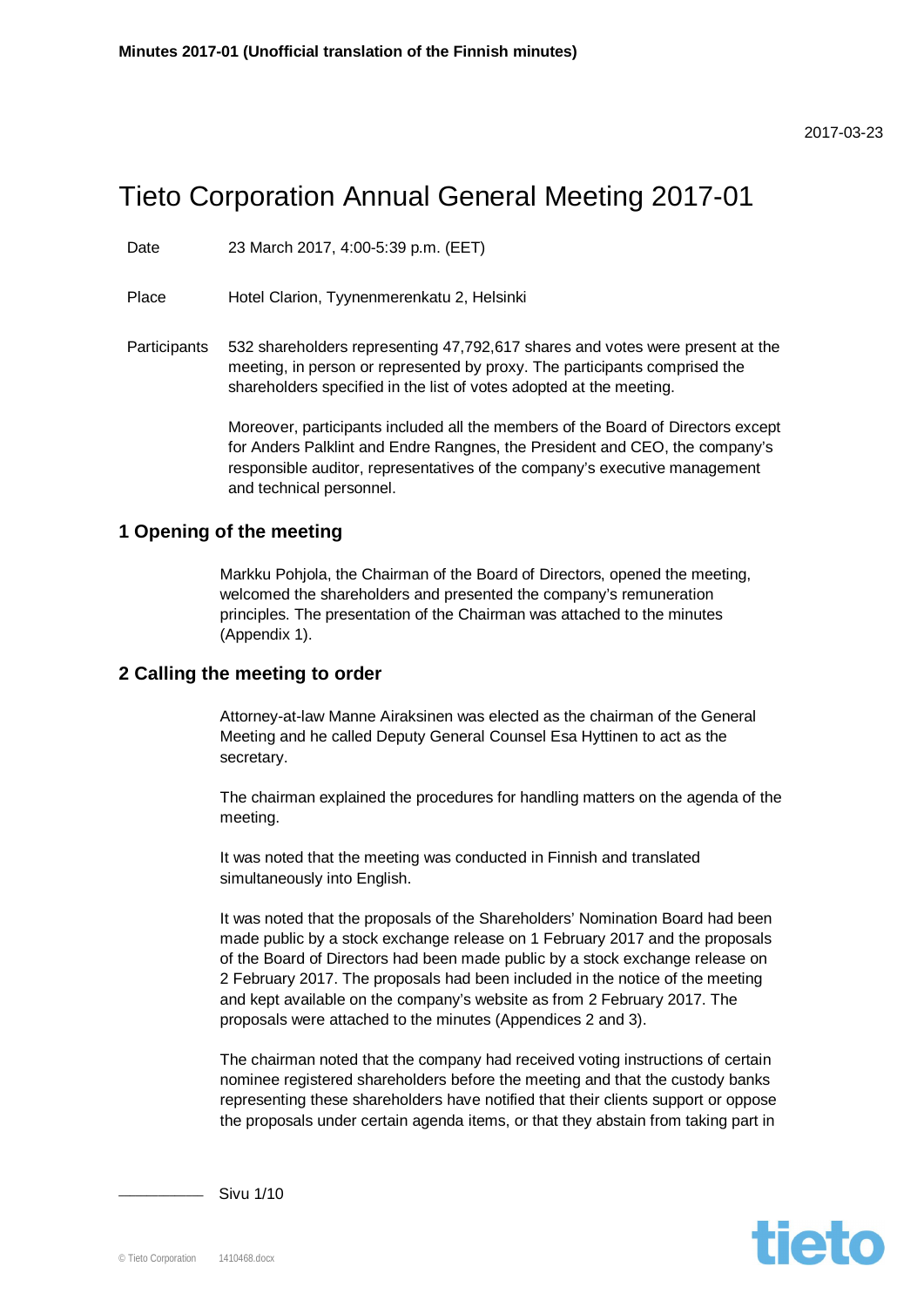the decision making, however without presenting any counterproposal under such agenda items.

The chairman noted that unless there will be a voting, opposing and abstaining votes will be recorded in the minutes. Further, the chairman noted that the opposing votes included in the summary lists shall be recorded to the minutes only to the extent they support a counterproposal eligible for voting.

The summary list of the voting instructions of the shareholders represented by the custody banks was attached to the minutes (Appendix 4).

#### **3 Election of persons to scrutinize the minutes and to supervise the counting of votes**

Juhana Holmström and Erkka Kohonen were elected to scrutinize the minutes of the meeting and to supervise the counting of votes, if needed.

# **4 Recording the legality of the meeting**

It was noted that the notice of the meeting had been made public in its entirety by a stock exchange release on 2 February 2017 and published on the same date on the company's website www.tieto.com/agm. It was also noted that newspaper advertisements regarding the notice had been published in Helsingin Sanomat and Dagens Nyheter on 6 February 2017.

It was noted that the General Meeting had been legally convened in accordance with the provisions of Articles of Association and the Companies Act and therefore constituted a quorum.

Extracts of the notice of the meeting and advertisements published in the aforementioned newspapers were attached to the minutes (Appendices 5, 6 and 7).

#### **5 Recording the attendance at the meeting and adoption of the list of votes**

A list of attendees as of the beginning of the meeting and a list of votes represented at the meeting were presented, according to which 532 shareholders were present either in person, by legal representative or by proxy. It was noted that 47,792,617 shares and votes were represented at the beginning of the meeting.

The list of attendees at the beginning of the meeting and the list of votes were attached to the minutes (Appendix 8). It was noted that the list of votes will be adjusted to correspond to the attendance at the beginning of a possible vote.

It was recorded that according to the Articles of Association, no shareholder is allowed to vote with more than one fifth (1/5) of the votes represented at the meeting, i.e. with more than 9,558,523 votes.



\_\_\_\_\_\_\_\_\_\_\_\_\_\_\_ Sivu 2/10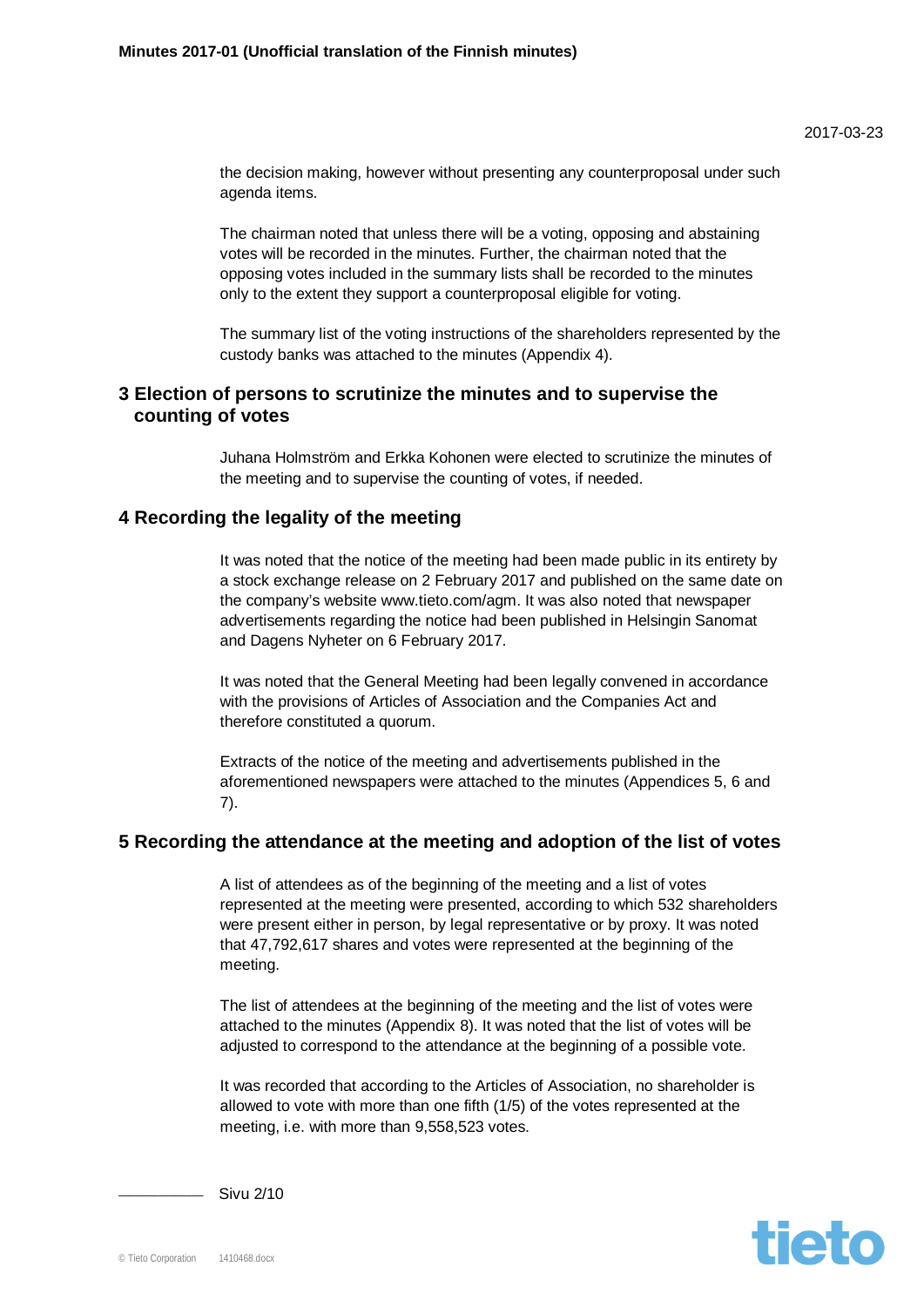# **6 Presentation of the annual accounts, the report of the Board of Directors and the auditor's report for the year 2016**

The Chairman of the Board of Directors Markku Pohjola reported on the activities of the Board during the financial year 2016 as well as the preparation work of the company's new strategy. The President and CEO Kimmo Alkio presented a review of the company's operations in 2016, including highlights in the financial statements and report of the Board of Directors, and issues relating to the company's services and the execution of the strategy. The presentation of the Board Chairman and the President and CEO's review were attached to the minutes (Appendix 1 and 9).

The annual accounts for the financial year 2016, consisting of the income statement, balance sheet, cash flow statement, notes to the financial statements and the consolidated annual accounts as well as the report by the Board of Directors, were presented.

It was noted that the company's annual accounts had been available on the company's website since 1 March 2017, in addition to which they were available at the meeting venue. The documents were attached to the minutes (Appendix 10).

The auditor's report was presented and attached to the minutes (Appendix 11). The responsible auditor Tomi Hyryläinen described the conducted audit work and his speech was attached to the minutes (Appendix 12).

## **7 Adoption of the annual accounts**

The General Meeting **resolved** to adopt the annual accounts for the financial year 2016.

Under this agenda item 1,535 abstaining votes of nominee registered shareholders were recorded.

## **8 Resolution on the use of the profit shown on the balance sheet and the payment of dividend**

It was noted that the distributable funds according to the parent company's balance sheet as at 31 December 2016 were approximately EUR 582 million.

It was noted that the Board of Directors had proposed to the General Meeting that based on financial year 2016 a dividend of EUR 1.37 per share be paid. The proposal consisted an ordinary dividend of EUR 1.15 and an additional dividend of EUR 0.22. The proposal corresponds approximately in total to EUR 101 million. According to the proposal, the dividend shall be paid to shareholders who on the record date of the dividend payment 27 March 2017 are recorded in the shareholders' register held by Euroclear Finland Oy or in the register held by Euroclear Sweden AB. According to the proposal, the dividend shall be paid out



\_\_\_\_\_\_\_\_\_\_\_\_\_\_\_ Sivu 3/10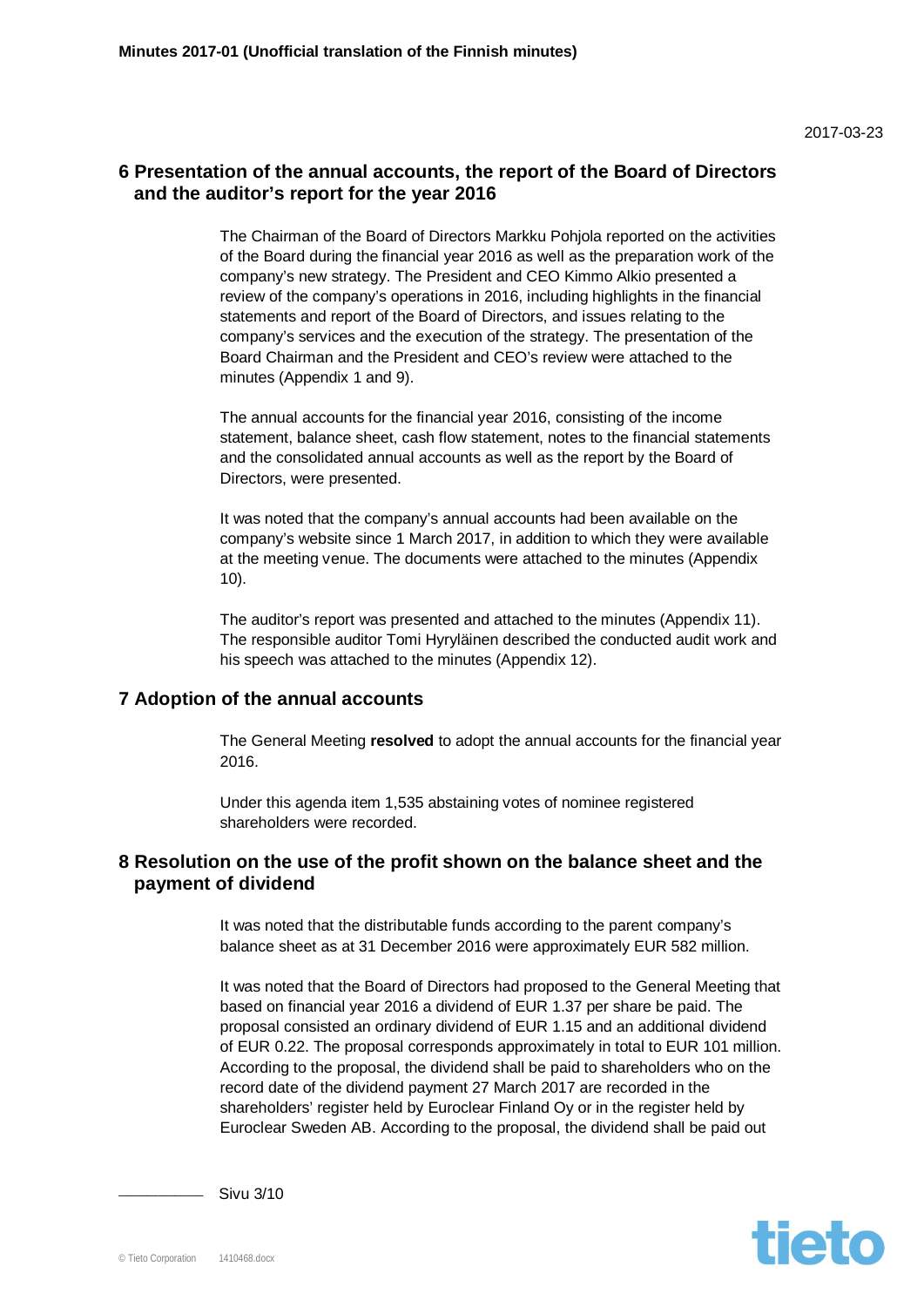tieto

as from 6 April 2017. The proposal of the Board of Directors was attached to the minutes (Appendix 3).

The General Meeting **resolved**, in accordance with the proposal by the Board of Directors, that a dividend of EUR 1.37 per share be paid. The dividend shall be paid to shareholders who on the record date of the dividend payment 27 March 2017 are recorded in the shareholders' register held by Euroclear Finland Oy or register held by Euroclear Sweden AB. The dividend shall be paid out as from 6 April 2017.

Under this agenda item 108,603 opposing votes of nominee registered shareholders were recorded.

## **9 Resolution on the discharge of the members of the Board of Directors and the President and CEO from liability**

It was noted that the discharging from liability concerns all persons having served either as a member of the Board of Directors or as a deputy member during the financial year as well as the President and CEO.

The General Meeting **resolved** to discharge the members and deputy members of the Board of Directors and the President and CEO from liability.

Under this agenda item 36,019 opposing votes and 51,535 abstaining votes of nominee registered shareholders were recorded.

# **10 Resolution on the remuneration of the members of the Board of Directors**

Chairman of the Shareholders' Nomination Board Martin Oliw reported on how the work of the Nomination Board was conducted and proposals were prepared. The report was attached to the minutes (Appendix 13).

It was recorded that the Shareholders' Nomination Board had proposed to the General Meeting that the annual remuneration be paid in accordance with proposal attached to the minutes (Appendix 2) to the Board of Directors to be elected for the term of office starting at the end of this Annual General Meeting and expiring at the closing of Annual General Meeting 2018.

The General Meeting **resolved**, in accordance with the proposal of the Shareholders' Nomination Board, that the following annual remuneration be paid from the term of office starting at the end of this General Meeting and expiring at the closing of General Meeting 2018:

- Chairman of the Board EUR 91,000.
- Deputy Chairman of the Board EUR 55,000,
- ordinary members of the Board of Directors EUR 36,000,
- the Chairman of Board Committee EUR 55,000 unless the same individual is also the Chairman or Deputy Chairman of the Board.

\_\_\_\_\_\_\_\_\_\_\_\_\_\_\_ Sivu 4/10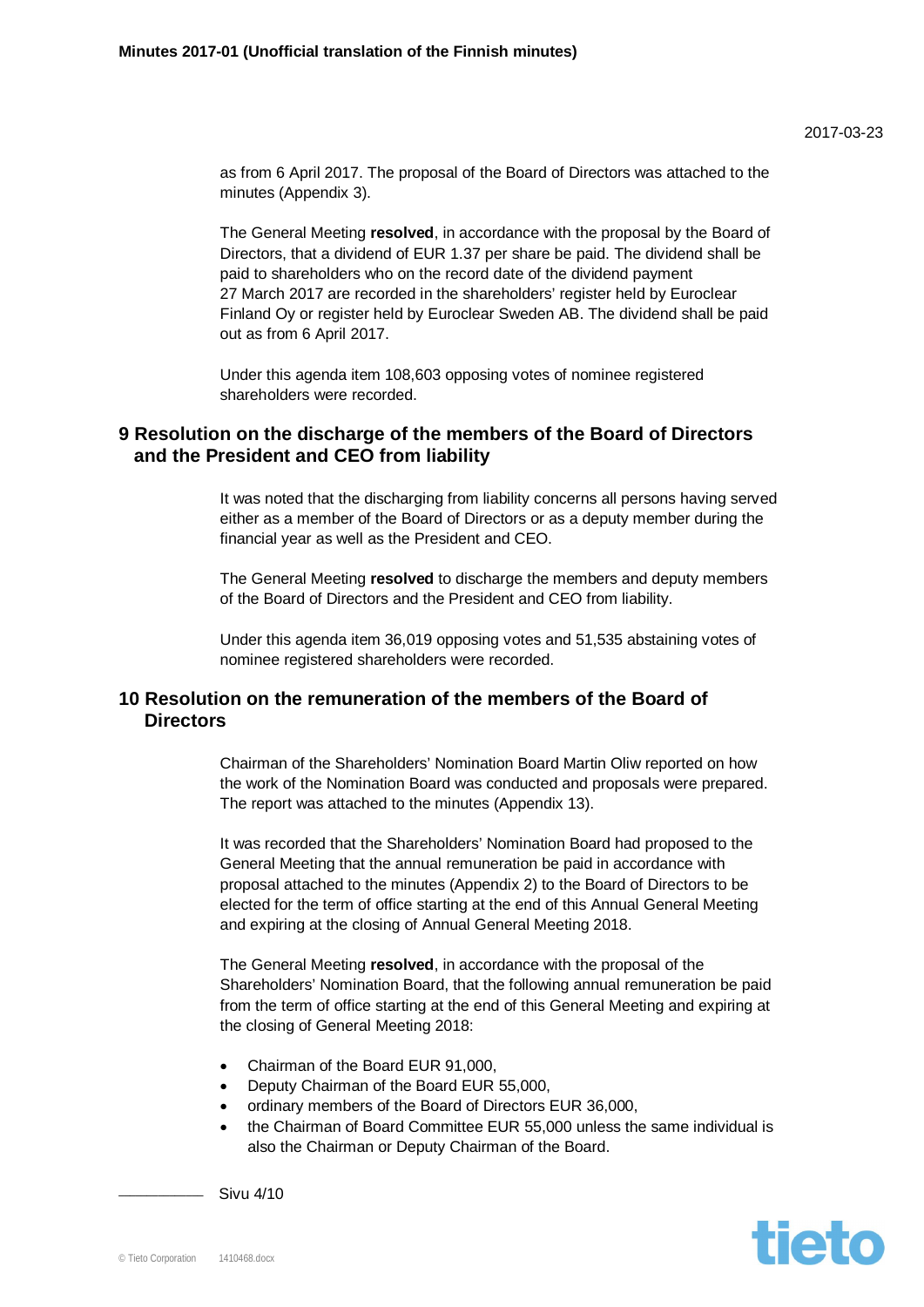According to the proposal each member of the Board of Directors would also be paid a remuneration of EUR 800 for each Board meeting and for its each permanent or temporary committee meeting.

It is the company's policy not to pay remuneration to Board members who are also employees of Tieto Group.

The General Meeting **resolved**, in accordance with the proposal of the Shareholders' Nomination Board that 40% of the fixed annual remuneration shall be paid in Tieto Corporation's shares purchased from the market directly on behalf of the members of the Board. The shares will be purchased within two weeks from the release of the company's interim report 1 January - 31 March 2017 shares.

Under this agenda item 81,110 opposing votes of nominee registered shareholders were recorded.

#### **11 Resolution on the number of members of the Board of Directors**

It was noted that, in accordance with the Articles of Association, the Board of Directors shall have at least six (6) and at most twelve (12) members.

It was noted that the Shareholders' Nomination Board had proposed to the General Meeting that the number of members of the Board of Directors shall be eight (8).

The proposal of the Shareholders' Nomination Board was attached to the minutes (Appendix 2).

The General Meeting **resolved**, in accordance with the proposal of the Shareholders' Nomination Board, to confirm that the number of the Board of Directors shall be eight (8).

It was noted that Tieto Group has made an agreement on personnel representation in the administration of the Group in accordance with the Act on Personnel Representation in the Administration of Undertakings, and that as stipulated in this agreement, the personnel shall elect two ordinary members and their personal deputies to the Board of Directors in addition to the members elected by the General Meeting.

# **12 Election of members of the Board of Directors and Chairman**

It was noted that according to the Articles of Association the members of the Board of Directors are elected for one year at a time, and that the term of a member begins from the closing of the General Meeting at which he or she has been elected and expires at the closing of the first Annual General Meeting following the election.



Sivu 5/10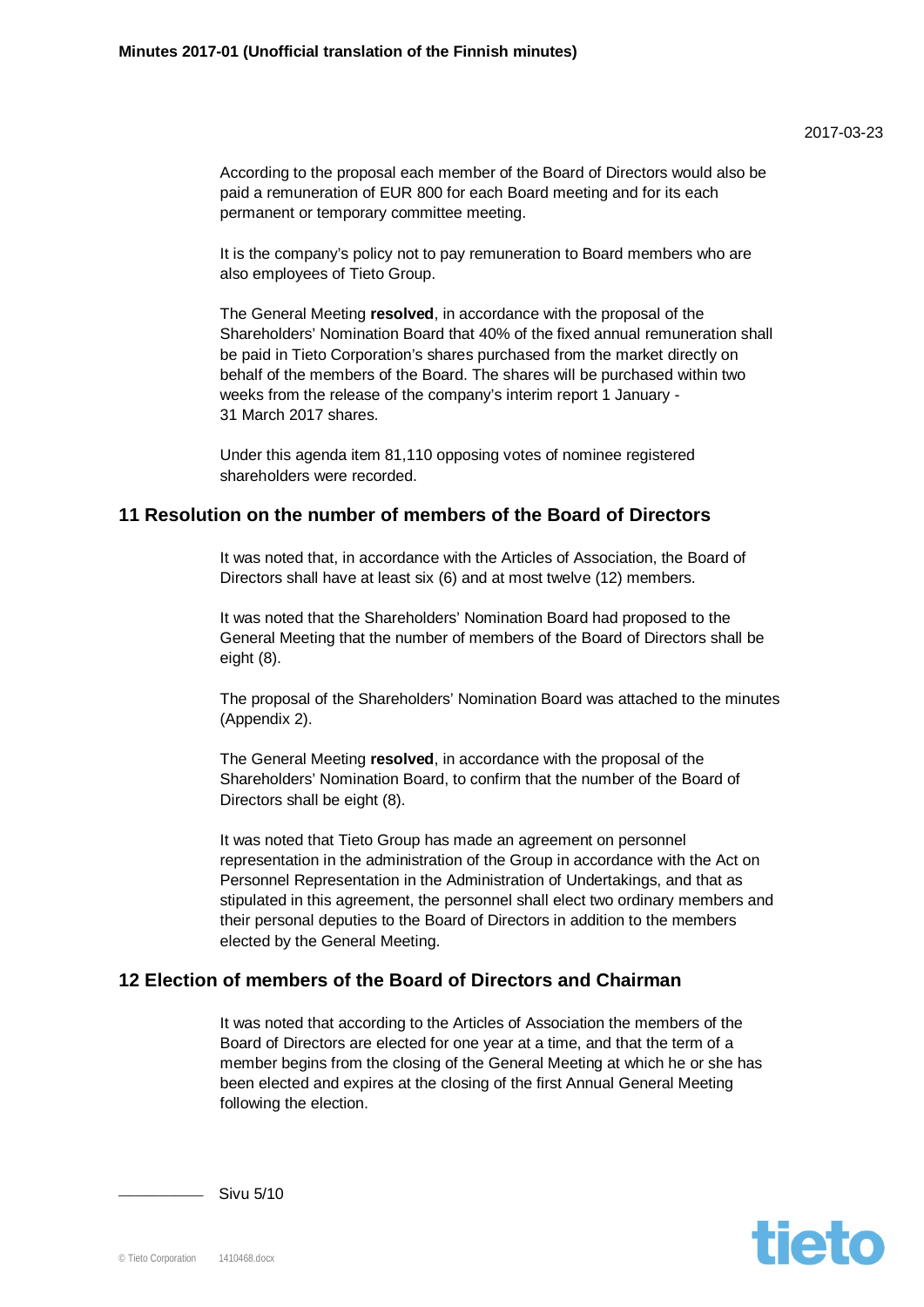It was noted that the Shareholders' Nomination Board had proposed to the Annual General Meeting that the Board of Directors be elected in accordance with the proposal attached to the minutes (Appendix 2) for a term of office commencing at the closing of this General Meeting and expiring at the closing of the Annual General Meeting 2018.

The General Meeting **resolved**, in accordance with the proposal of the Shareholders' Nomination Board, that the following individuals be re-elected as members of the Board of Directors for a term of office commencing at the closing of this General Meeting and expiring at the closing of the Annual General Meeting 2018: Kurt Jofs, Harri-Pekka Kaukonen, Johanna Lamminen, Sari Pajari, Endre Rangnes and Jonas Synnergren and Timo Ahopelto and Jonas Wiström be elected as new members.

The General Meeting **resolved** in accordance with the proposal of the Shareholders' Nomination Board to elect Kurt Jofs as the chairman of the Board of Directors.

It was **noted and recorded** that Esa Koskinen (deputy Ilpo Waljus) and Anders Palklint (deputy Robert Spinelli) are the members elected by the personnel.

Under this agenda item 25,623 abstaining votes of nominee registered shareholders were recorded.

#### **13 Resolution on the remuneration of the auditor**

Chairman of the Audit and Risk Committee of the Board of Directors Kurt Jofs reported on the preparation of the proposals regarding the auditors. The speech was attached to the minutes (Appendix 14).

It was noted that the Board of Directors had proposed, in accordance to the recommendation of the Audit and Risk Committee, to the Annual General Meeting that the auditor to be elected be reimbursed according to the auditor's invoice and in compliance with the purchase principles approved by the committee. The proposal of the Board of Directors was attached to the minutes (Appendix 3).

The General Meeting **resolved** that the remuneration of the auditor to be elected be reimbursed according to the auditor's invoice and in compliance with the purchase principles approved by the Audit and Risk Committee.

Under this agenda item 1,025,795 opposing votes and 17,555 abstaining votes of nominee registered shareholders were recorded.

# **14 Election of the auditor**

According to the Articles of Association the company has one auditor. The term of the auditor expires at the closing of the first Annual General Meeting following the election. During the previous financial year PricewaterhouseCoopers Oy has



Sivu 6/10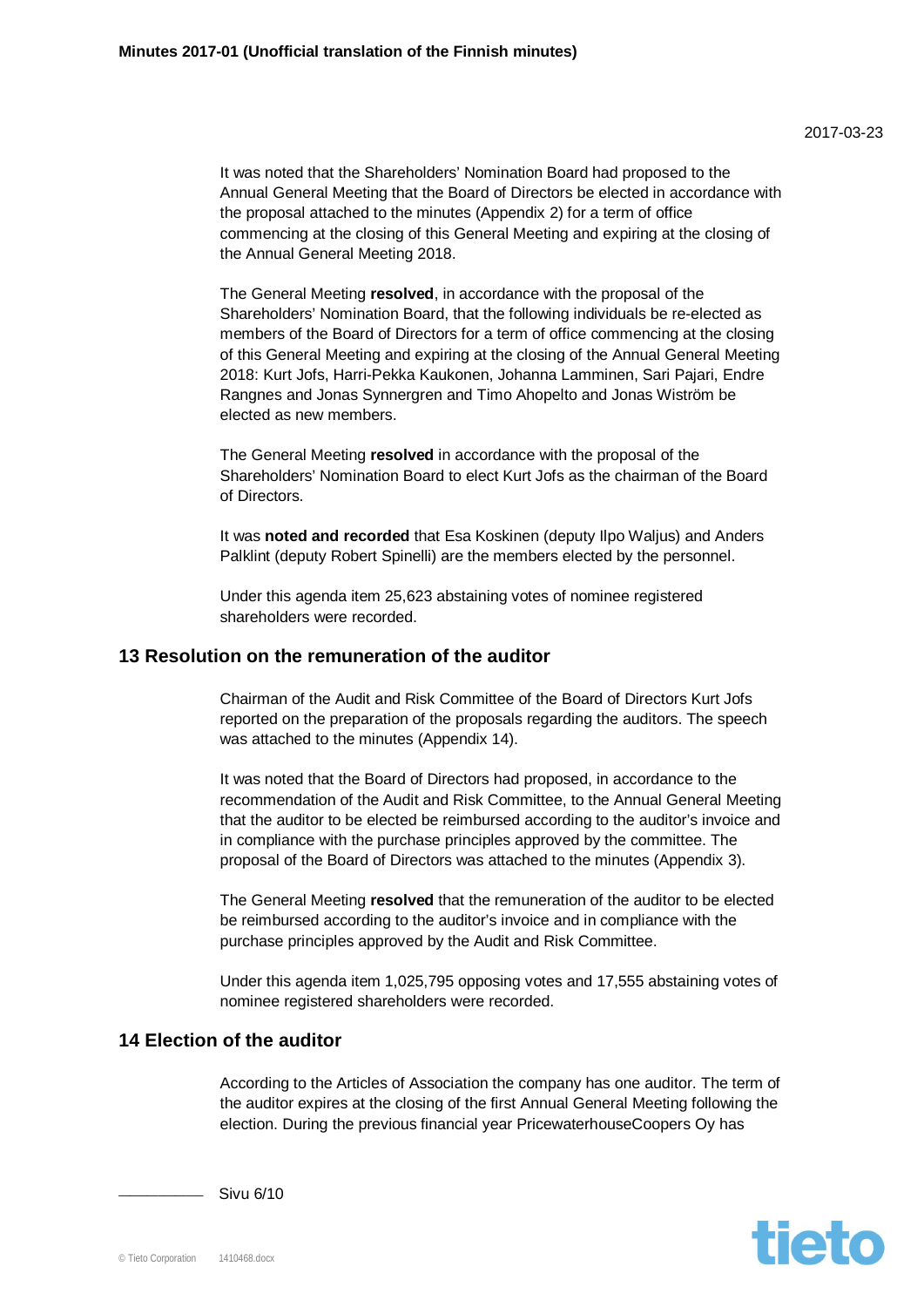acted as the auditor of the company and CPA Tomi Hyryläinen has acted as the responsible auditor.

It was noted that the Board of Directors had proposed, in accordance with the recommendation of the Audit and Risk Committee, to the General Meeting that PricewaterhouseCoopers Oy be re-elected as the auditor of the company for a term of office expiring at the end of the next Annual General Meeting. The proposal of the Board of Directors was attached to the minutes (Appendix 3). PricewaterhouseCoopers Oy has notified that CPA Tomi Hyryläinen would act as the responsible auditor.

The General Meeting **resolved**, in accordance with the proposal of the Board of Directors, that PricewaterhouseCoopers Oy be re-elected as the auditor of the company for a term of office expiring at the end of the Annual General Meeting 2018.

Under this agenda item 50,000 abstaining votes of nominee registered shareholders were recorded.

#### **15 Amendment of the company's Articles of Association**

It was noted that the Board of Directors had proposed to the Annual General Meeting that sections 1 and 6 of the company's Articles of Association be amended as follows:

#### **"1 § Company name and domicile**

The company name in Finnish is Tieto Oyj, in Swedish Tieto Abp and in English Tieto Corporation.

The domicile of the company is Espoo."

#### **"6 § Auditor**

The company has one ordinary auditor who shall be an audit firm with a KHT auditor as the auditor with principal responsibility.

The term of office of the auditor expires at the closing of the first Annual General Meeting following his election."

The General Meeting **resolved** to amend sections 1 and 6 of the Articles of Association in accordance with the proposal of the Board of Directors.

## **16 Authorizing the Board of Directors to decide on the repurchase of the company's own shares**

It was noted that the Board of Directors had proposed to the Annual General Meeting that the Board of Directors be authorized to decide on the repurchase of the company's own shares as follows:



Sivu 7/10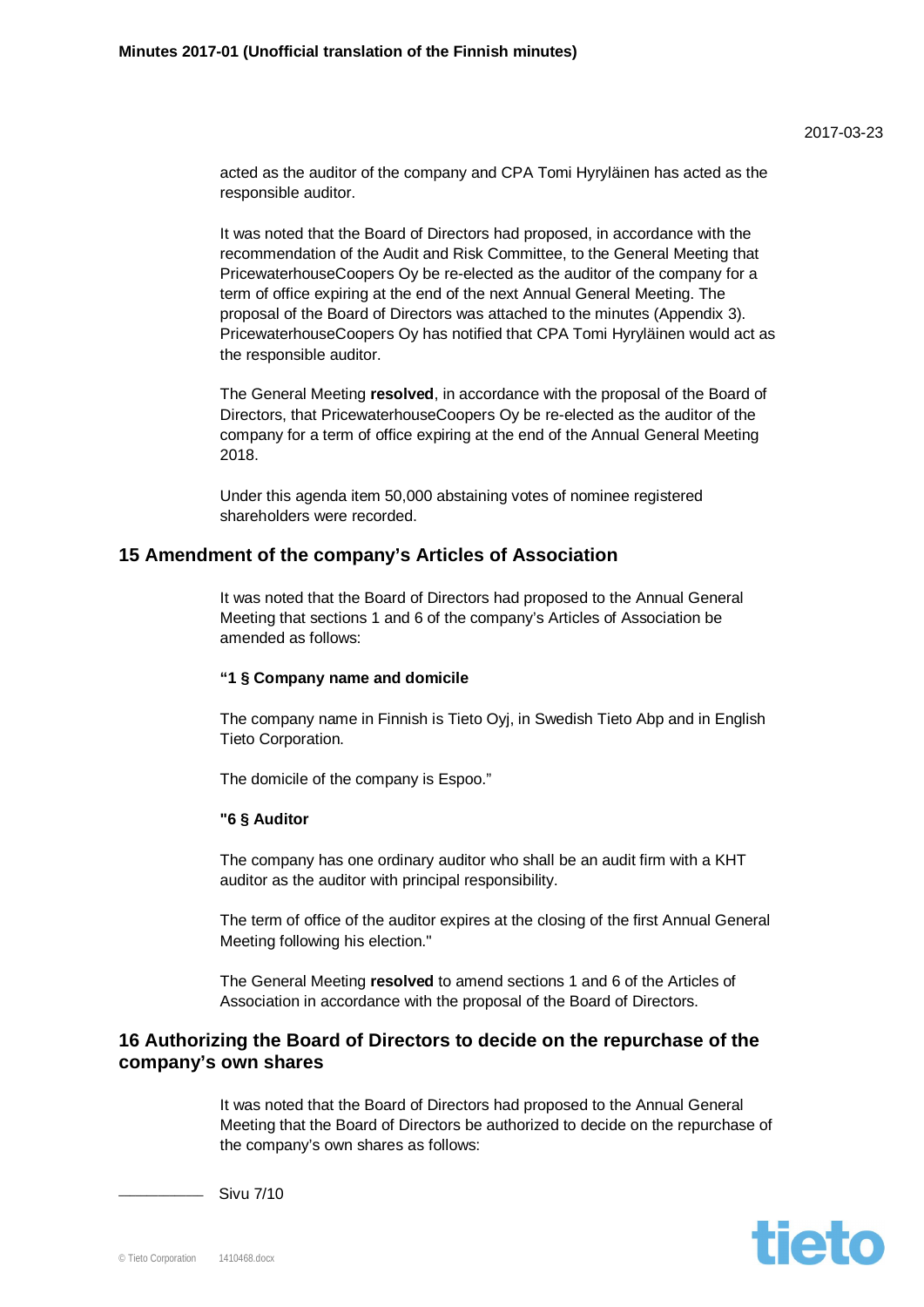- Own shares can be repurchased at a price formed in public trading on the date of the repurchase or at a price otherwise formed on the market.
- The Board of Directors decides how the share repurchase will be carried out. Own shares can be repurchased inter alia by using derivatives. The company's own shares can be repurchased otherwise than in proportion to the shareholdings of the shareholders (directed repurchase).
- The authorization cancels previous unused authorizations to decide on the repurchase of the company's own shares. The authorization is effective until the next Annual General Meeting, however, no longer than until 30 April 2018.

The proposal of the Board of Directors was attached to the minutes (Appendix 3).

The General Meeting **resolved** to authorize the Board of Directors to decide on the repurchase of the company's own shares in accordance with the proposal of the Board of Directors.

Under this agenda item 1,831 opposing and 72,471 abstaining votes of nominee registered shareholders were recorded.

# **17 Authorizing the Board of Directors to decide on the issuance of shares as well as options and other special rights entitling to shares**

It was noted that the Board of Directors had proposed to the Annual General Meeting that the Board of Directors was authorized to decide on the issuance of shares as well as on the issuance of option rights and other special rights entitling to shares referred to in chapter 10 section 1 of the Companies Act in one or more tranches.

- The amount of shares to be issued based on the authorization (including shares to be issued based on the special rights) shall not exceed 7 400 000 shares, which currently corresponds to approximately 10 % of all the shares in the company. However, out of the above maximum amount of shares to be issued no more than 700 000 shares, currently corresponding to less than 1 % of all of the shares in the company, may be issued as part of the company's share-based incentive programs.
- The Board of Directors decides on the terms and conditions of the issuance of shares as well as of option rights and other special rights entitling to shares. The authorization concerns both the issuance of new shares as well as the transfer of treasury shares. The issuance of shares as well as of option rights and other special rights entitling to shares may be carried out in deviation from the shareholders' pre-emptive right (directed issue).

tieto

Sivu 8/10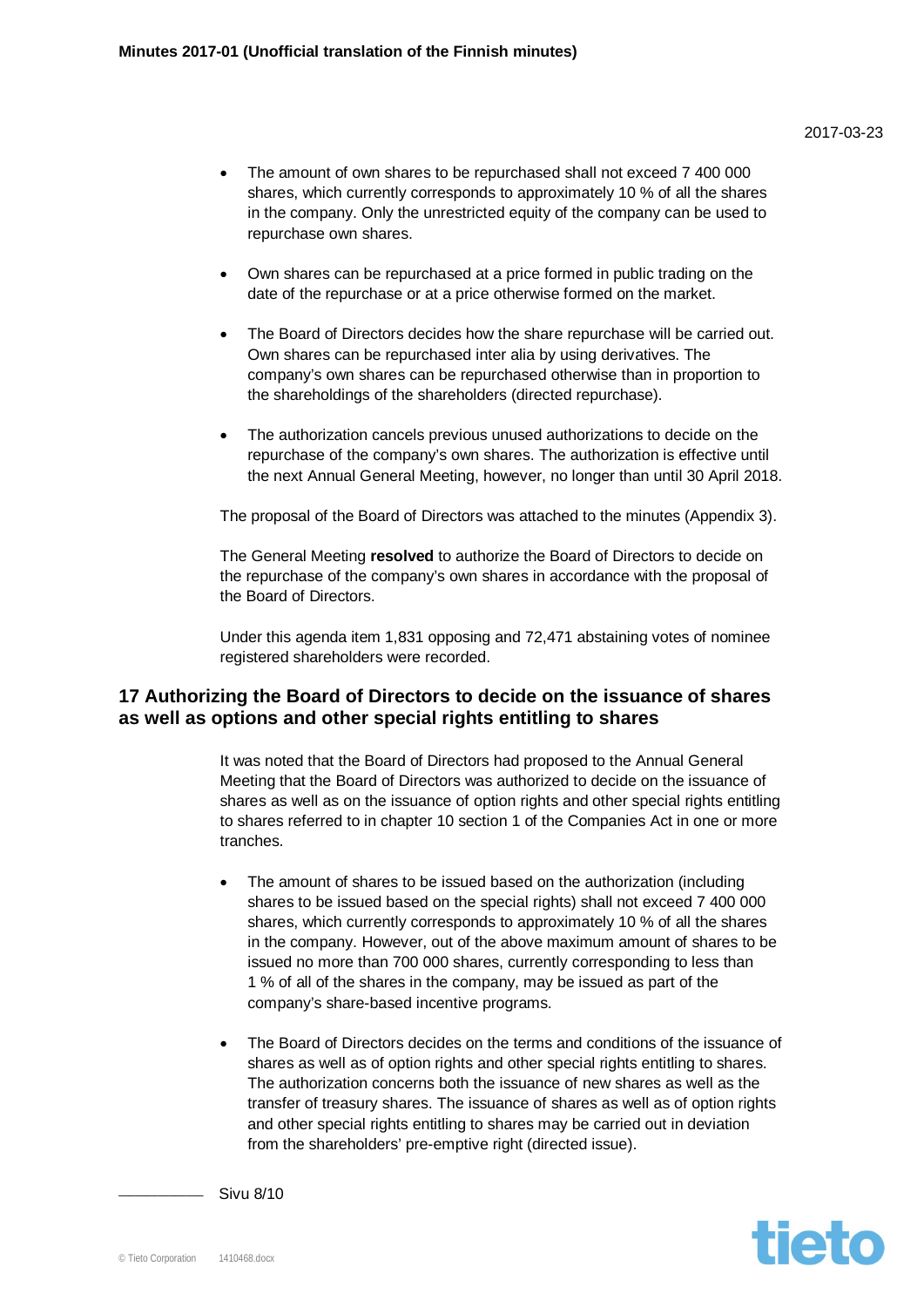The authorization cancels previous unused authorizations to decide on the issuance of shares as well as on the issuance of option rights and other special rights entitling to shares. The authorization is effective until the next Annual General Meeting, however, no longer than until 30 April 2018.

The proposal of the Board of Directors was attached to the minutes (Appendix 3).

The General Meeting **resolved** to authorize the Board of Directors to decide on the issuance of shares as well as on the issuance of option rights and other special rights entitling to shares referred to in chapter 10 section 1 of the Companies Act in accordance with the proposal of the Board of Directors.

Under this agenda item 29,456 opposing votes of nominee registered shareholders were recorded.

#### **18 Closing of the meeting**

It was recorded that all the decisions of the General Meeting had been made unanimously unless otherwise indicated in the minutes.

The chairman noted that the items on the agenda had been attended to and that the minutes of the meeting would be available on the company's website as from 5 April 2017.

The chairman announced the General Meeting closed.

#### **Chairman of the meeting In witness thereof**

MANNE AIRAKSINEN ESA HYTTINEN Manne Airaksinen **Esa Hyttinen** chairman secretary

#### **Minutes reviewed and approved by**

| JUHANA HOLMSTRÖM  | ERKKA KOHONEN |
|-------------------|---------------|
| Juhana Holmström. | Erkka Kohonen |
| scrutinizer       | scrutinizer   |

#### **Appendices**

- 1 Presentation of the Chairman of the Board of Directors
- 2 Proposals of the Shareholders' Nomination Board
- 3 Proposals of the Board of Directors
- 4 Summary of voting instructions
- 5 Notice of the General Meeting as published on the company's website
- 6 Advertisement regarding the notice of the meeting, Helsingin Sanomat
- 7 Advertisement regarding the notice of the meeting, Dagens Nyheter
- 8 Attendance status report and list of votes
- 9 The President and CEO's review
- 10 Financial statements for 2016

\_\_\_\_\_\_\_\_\_\_\_\_\_\_\_ Sivu 9/10